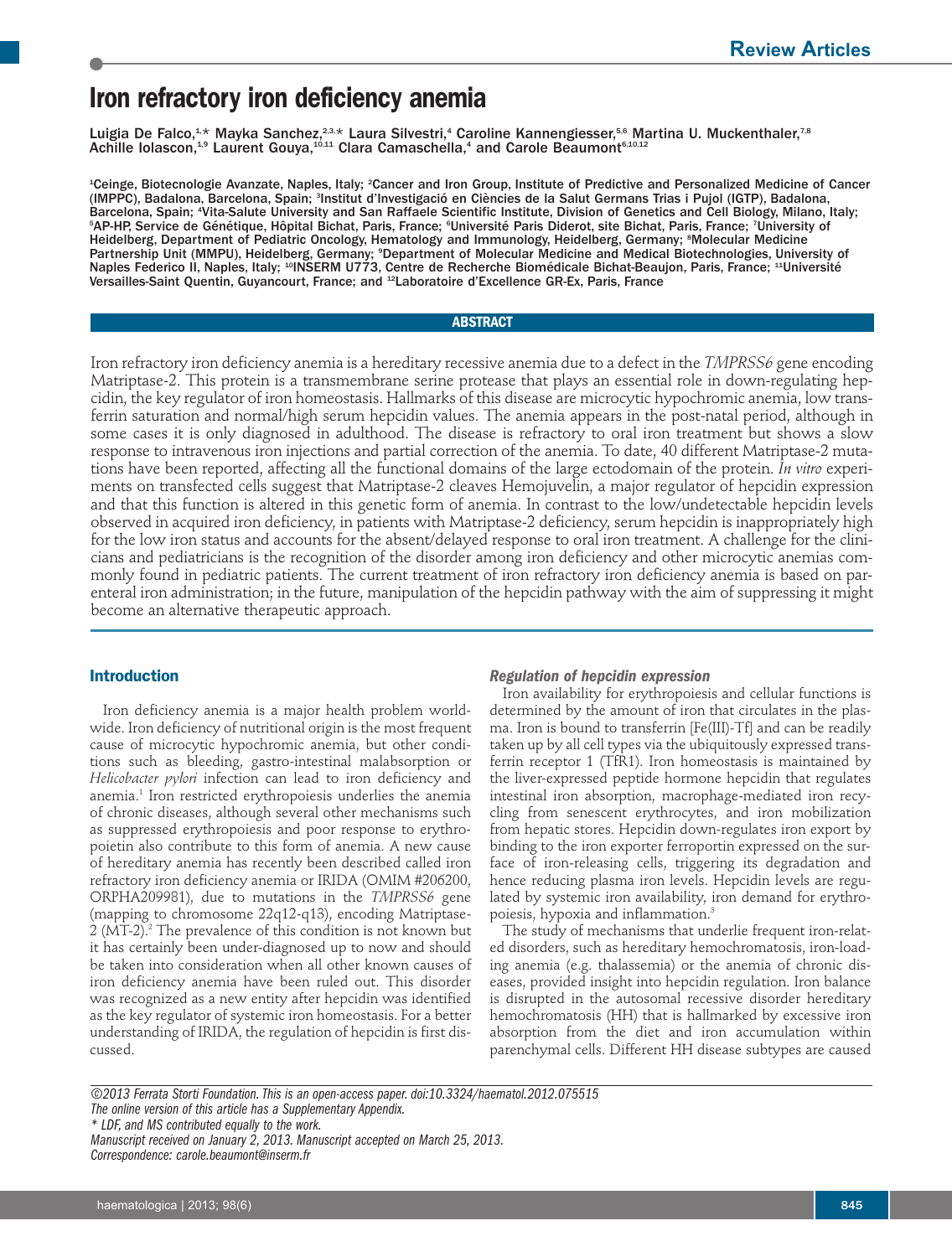by mutations in the *HFE, <sup>4</sup> TFR2, <sup>5</sup> HFE2* (encoding hemojuvelin HJV) $^{\circ}$  or *HAMP* (hepcidin) gene $^{\prime}$  and are characterized by inappropriately low hepcidin levels, reflecting the fact that the membrane proteins HFE, TfR2 and HJV contribute to hepcidin regulation.

HJV is a glycophosphatidylinositol (GPI)-anchored protein that acts as a bone-morphogenetic protein (BMP) coreceptor, driving hepcidin transcription via the BMP-SMAD signaling cascade (Figure 1). <sup>8</sup> Disease-associated mutations in HJV cause a juvenile form of HH with a severe phenotype of iron overload, indicating that the HJV/BMP pathway plays a critical role in maintaining basal hepcidin levels. It has been suggested that BMP6, which is activated by intracellular iron, is the endogenous ligand for HJV. 13,14 Based on biochemical evidence, a model was proposed that suggests that HFE, TfR2 and HJV interact with each other to form a hepatocyte 'iron-sensing complex'. <sup>10</sup> If serum Fe(III)2-Tf levels increase, HFE is displaced from TfR1 to permit its interaction with TfR2, activating the transcription of the *HAMP* gene. TfR2 thus acts as a sensor for Tf saturation. 15-20

Secondary iron overload associated with ineffective erythropoiesis is also due to hepcidin misregulation, at least in the absence of blood transfusions. In this case, soluble factors secreted from erythroid cells have been proposed to attenuate hepatic hepcidin levels by interfering with the BMP/SMAD signaling pathway. However, the molecular details remain elusive. <sup>9</sup> Finally, increased hepcidin levels are the hallmark of the anemia of chronic diseases that is caused by cytokines produced in response to chronic inflammatory and infectious disorders or cancer. $^{\scriptscriptstyle 21}$  In this case, hepcidin is activated by inflammatory cytokines,

such as IL-6 and IL-1 $\beta$ , via the Jak/Stat3 signaling cascade. 22

#### *Matriptase-2: gene identification and lessons from two mouse models, the* **mask** *mouse and the* **Tmprss6** *knock-out mouse*

MT-2 is a type II trans-membrane serine protease (TTSP) first identified by a genome-wide *in silico* screen. 23 It presents all the expected features of trans-membrane serine proteases, <sup>24</sup> including a large ectodomain with a SEA (Sea urchin sperm protein, Enteropeptidase, Agrin) region, two CUB (Complement factor C1s/C1r, Urchin embryonic growth factor, Bone morphogenic protein) domains, three Low Density Lipoprotein Receptor (LDLR) domains and a C terminal serine protease domain with the conserved Ser, Asp and His residues required for the catalytic activity (Figure 2).

MT-2 is highly homologous to Matriptase-1/MT-1/ST14. In contrast to MT-1, which is expressed in most epithelial cells and plays essential roles in the establishment and maintenance of epithelial integrity, $^{27}$  MT-2 is expressed predominantly in hepatocytes. <sup>28</sup> Like MT-1, MT-2 undergoes a complex activation process including several cleavage steps (Figure 2): one in the SEA region, two in the CUB domains (at amino acid positions 404 and 437), and one in the conserved activation site (amino acid position 567). <sup>25</sup> Overall, these proteolytic cleavages release several MT-2 fragments that can be detected in the culture media of transfected cells. However, in the absence of specific antibodies detecting endogenous MT-2, it is still not known whether these fragments are present in the serum.

Following the cloning of MT-2, Velasco and collabora-



Figure 1. Schematic representation of the regulation of *HAMP* gene expression by systemic iron availability, modified from <sup>9</sup>. HFE is displaced from TfR1 by high concentrations of the transferrin-iron complex [Tf-Fe(III)] to promote its interaction with transferrin receptor 2 (TfR2). HFE and TfR2 bind the BMP co-<br>receptor hemojuvelin hemojuvelin (HJV), <sup>10</sup> and activate *HAMP* transcription via bone mor-<br>phogenetic protein phogenetic protein<br>(BMP)/SMAD signaling.  $(BMP)/SMAD$ Additionally, this involves type I and type II BMP receptors (BMPR) at the plasma membrane to induce phosphorylation of receptor-activated SMAD (R-SMAD) proteins. The subsequent formation of active transcriptional complexes involves the co-SMAD factor SMAD4. MT-2 interacts with HJV and causes HJV fragmentation. SMAD7 interferes with SMAD4-controlled hepcidin activation. <sup>11</sup> Response Elements (RE) critical for SMAD-mediated control of the *HAMP* promoter are shown. 12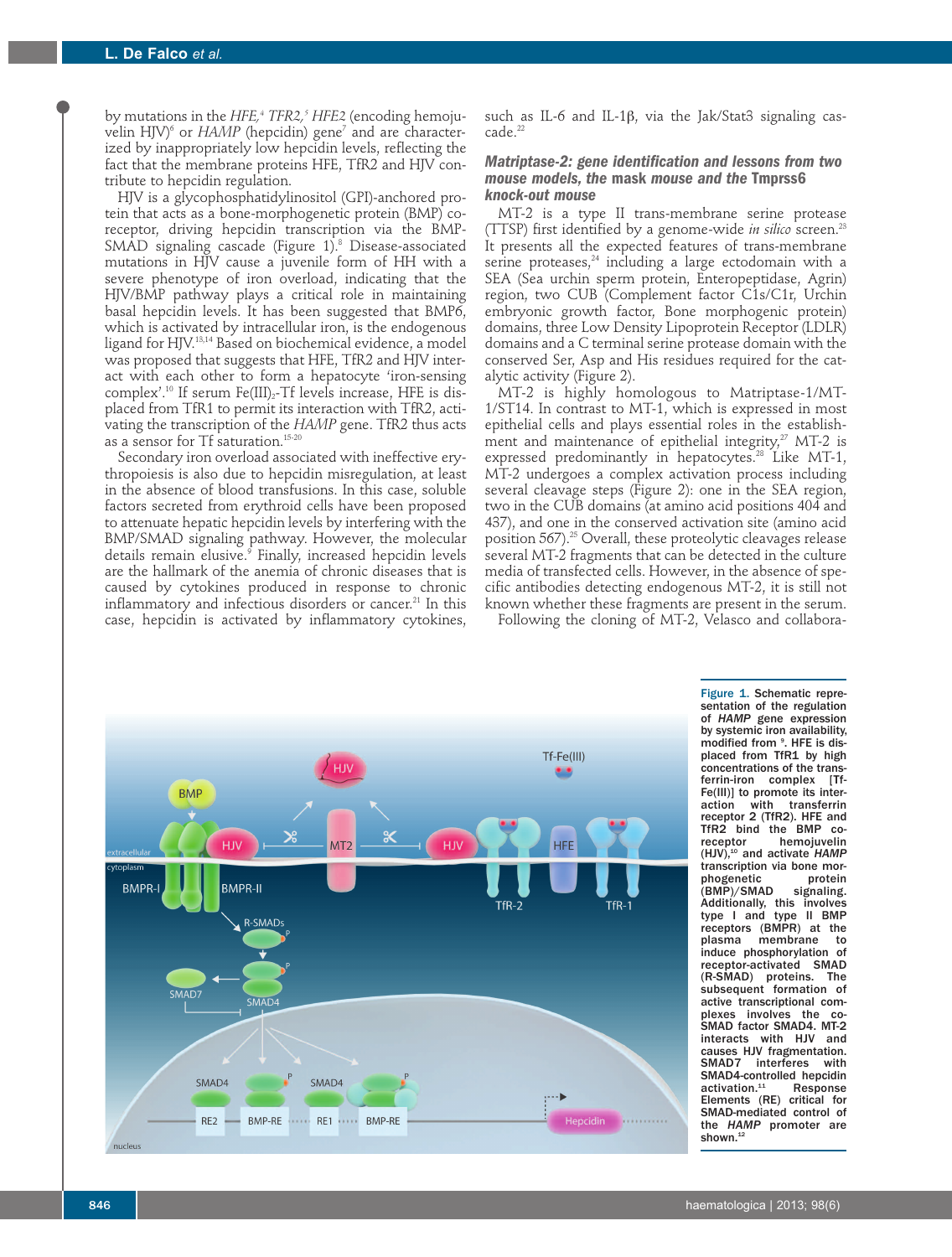tors showed that the recombinant protein exerts proteolytic activity against several synthetic substrates as well as against proteins of the cell matrix such as type I collagen or fibronectin, <sup>23</sup> although the function of MT-2 remained unclear. Six years later, the analysis of *Tmprss6* knock-out mice by the same group revealed an anemia and iron deficiency phenotype. <sup>29</sup> However, the role of MT-2 in controlling hepcidin expression had just been discovered with the description of the *mask* mice. <sup>30</sup> These mice were generated by ENU mutagenesis and were hallmarked by a progressive loss of body but not of facial hair (hence their name) and infertility of homozygous female mice. When maintained on a standard laboratory diet, these animals developed microcytic anemia, with depletion of iron in spleen macrophages. Interestingly, these mice failed to suppress *Hamp* expression when placed on an iron deficient diet. A gene mapping strategy led to the identification of a splicing defect in the *Tmprss6* gene, encoding a MT-2 protein lacking the serine protease domain. The phenotype of the *Tmprss6-/-* mice was very similar to that of the *mask* mice, with progressive alopecia of the trunk, post-natal onset of iron deficiency and microcytic hypochromic anemia. 29 This phenotype was attributed to a marked upregulation

of liver hepcidin mRNA and reduced ferroportin expression on the baso-lateral side of duodenal enterocytes, as well as iron accumulation in these cells. Altogether, these data strongly suggested that MT-2 was a novel regulator of hepcidin expression, required for downregulation of *HAMP* expression following iron deprivation. Nevertheless, the sensing mechanism that controls and regulates MT-2 zymogen expression and activation is still unknown. Recently, the Kunitz-type serine protease inhibitor HAI-2 was shown to form a complex with MT-2 at the cell surface and to inhibit its proteolytic activity, thereby inducing *HAMP* expression. <sup>31</sup> However, the role of HAI-2 in the iron sensing pathway is not known. The *TMPRSS6* gene is transcriptionally up-regulated by Hypoxia-Inducible Factor 1 (HIF-1 $\alpha$ ) and acute iron deprivation, 28,32,33 through a Hypoxia Responsive Element (HRE) present in the promoter region, thus providing an additional functional link between hypoxia and iron homeostasis. In addition, *TMPRSS6* mRNA is also increased by BMP6/iron-dependent Id1 activation, as part of a negative feedback mechanism controlling excessive hepcidin upregulation in iron overload. <sup>34</sup> How these transcriptional responses contribute to MT-2 surface expression and how



Figure 2. IRIDA mutations reported in the literature and schematic representation of the predicted domain structure of the MT-2. The provided numbers refer to the amino acid position in the pre-proenzyme. Mutations are classified as nonsense, frameshift, missense, splicing/intronic and others. Domains are shown as: serine protease domain (serine protease), activation domain (A), LDL (Low Density Lipoprotein) receptor class A domain (L), CUB (Cls/Clr, Urchin embryonic growth fator, Bone morphogenic protein 1) domain, SEA (Sea urchin sperm protein, Enteropeptidase, Agrin) domain and transmembrane (TM) domain. The conserved disulphide bond linking the pro- and catalytic domain is shown as S-S. Residues that undergo autocleavage including the proteolytic activation site<sup>25</sup> (R567) are marked with a discontinuous line and an asterisk. The three conserved catalytic residues, histidine (H617), aspartatic acid (D668) and serine (S762) and residues that constitute the active site pocket are also shown. 26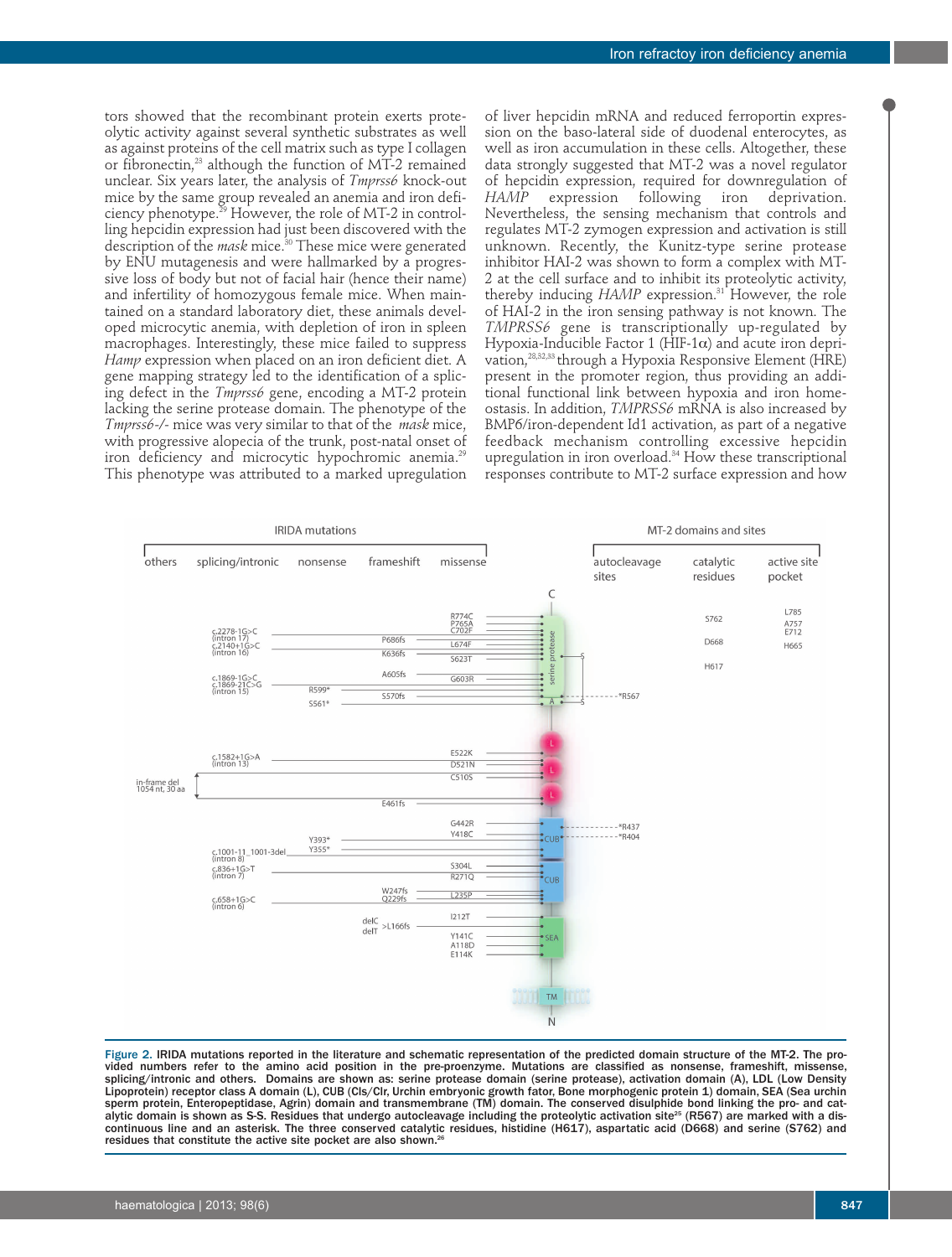these regulatory mechanisms are linked to zymogen activation and hepcidin regulation is not known.

#### *The disease*

#### *Identification of families with hereditary microcytic iron-deficient anemia*

Prior to the molecular era and the identification of the *TMPRSS6* gene, very few families were reported in the literature with individuals affected by iron refractory iron deficiency anemia.

In 1981, 3 siblings were described with iron unresponsive anemia, malabsorption of medicinal iron and a partial but incomplete hematologic response to parenteral iron dextran. <sup>35</sup> Two sisters with similar findings and normal parents suggested recessive inheritance. <sup>36</sup> In other cases with similar findings, defective iron absorption was documented by the absorption test, and acquired intestinal disorders and blood losses were excluded. The authors concluded that the patients had a rare inherited form of anemia with disordered iron metabolism only partially corrected by parenteral iron dextran. 37

In 1997, an 18-month old African child with iron resistant iron deficiency anemia and severe microcytosis was reported. <sup>38</sup> Anemia was unresponsive to oral iron supplementation and persisted after iron stores were replete. The anemic iron deficient *mk* mouse and the corresponding Belgrade rat were initially considered as models for this disease but were later found to have mutations in the *Slc11a2* gene encoding Dmt1, the divalent metal iron transporter 1. 39

An iron unresponsive microcytic anemia was further identified in several individuals of a large inbred Sardinian kindred, clearly indicating that this type of anemia had a genetic cause and facilitating the locus identification. By using genomic studies and homozygosity mapping, the locus for the hereditary microcytic anemia was mapped on chromosome 22q12-q13, definitely excluding *SLC11A2* (located on 12q13) as the responsible gene.

Ferrokinetic studies in 2 probands with microcytic iron refractory anemia provided different results to those obtained in the *mk* mouse, <sup>40</sup> suggesting an altered mobilization of iron into plasma from both the intestine and the reticuloendothelial cells. In 2001, the case of 2 Caucasian siblings with a similar hematologic phenotype was reported. 41

Most of the reported cases were children. In those cases followed for several years, it was noted that despite anemia, growth, development and intellectual performance were normal. 40,42 In 2008, when the gene responsible for this disease was identified, molecular diagnosis was performed in some of these families<sup>43</sup> and in the large Sardinian pedigree described above. 42

#### *IRIDA biological and clinical phenotype*

Clinically, IRIDA subjects are characterized by a hypochromic, microcytic anemia (Figure 3A and B), and very low serum iron and transferrin saturation levels (Figure 3C). However, serum ferritin levels are mostly within the normal range, or even slightly elevated following intravenous iron treatment (Figure 3D).

The degree of anemia varies (Figure 3A), and is mostly mild, and more pronounced during childhood. However, no direct correlation has been observed between age at diagnosis and the degree of anemia (*A Iolascon, personal observations, 2013*). From a theoretical point of view,

females of a reproductive age could be more exposed to IRIDA because of iron loss due to menses or due to pregnancies, but analysis of the literature data does not reveal a difference in sex prevalence of IRIDA.

In all the cases reported so far, as well as from the personal experience of some of our group, it has been found that anemia is not detectable at birth and that the clinical phenotype develops only after the neonatal period, suggesting that MT-2 may not be essential during fetal life. Suspicion of IRIDA usually occurs during a pediatric routine evaluation. However, in some patients, the condition is recognized only in adulthood, either because the anemia is mild or because it has been misclassified. Overall, it is likely that up till now this condition has been underdiagnosed.

#### *How to diagnose IRIDA?*

It is mandatory to differentiate IRIDA from nutritional iron deficiency and from other genetic microcytic anemias. The presence of several affected siblings in the family may suggest the existence of an inherited disorder. However, many patients are sporadic cases because of the recessive mode of transmission and the small size of many pedigrees. In general, clinical data could help establish whether iron deficiency is inherited or acquired. Acquired iron deficiency may result from blood loss or decreased iron absorption, as in celiac disease, where anemia is the most common hematologic complication. <sup>44</sup> Duodenal atrophy resulting in a delayed response to oral iron but a good response to intravenous iron is another confounding factor with IRIDA (see below: *Iron therapy*). A positive anti-endomysium antibody test, and a positive response to a gluten-free diet will rule out IRIDA. <sup>45</sup> The age of onset may contribute to diagnosis since microcytic anemia is not present at birth in contrast to other genetic conditions such as DMT1 mutations or atransferrinemia. 46 Sideroblastic anemia due to either ALAS-2 or SLC25A38 deficiency can also occur during childhood, <sup>47</sup> but iron overload is also present in sideroblastic anemia as well as in DMT1 deficiency or atransferrinemia, as indicated by elevated serum iron and transferrin saturation. Microcytosis, hypochromia and low iron stores are present in both acquired iron deficiency and IRIDA. However, RBC count tends to be higher in IRIDA whereas in true iron deficiency serum ferritin is lower. Microcytosis and low mean corpuscular hemoglobin (MCH) are also hallmarks of betathalassemia carriers, who have normal or slightly elevated iron parameters and increased hemoglobin (Hb)A2.

Carriers of alpha-thalassemia may have remarkable microcytosis but are not (or only mildly) anemic, and often have normal or increased iron parameters. When IRIDA patients show very low Hb levels and increased number of RBCs, 48,49 a helpful marker for a differential diagnosis is the reticulocyte count, which is high in betathalassemia and low in IRIDA.

Finally, despite a lack of harmonization among the hepcidin assays currently available, <sup>50</sup> normal/high serum hepcidin levels characterize IRIDA due to MT-2 mutations (*Online Supplementary Table S1*), on the contrary to irondeficiency in which hepcidin levels are very low, <sup>51</sup> and to thalassemia or other hereditary microcytic anemia in which ineffective erythropoiesis suppresses hepcidin synthesis and results in increased intestinal iron absorption. 52 Hepcidin levels are also high in anemia of chronic diseases since pro-inflammatory cytokines, especially IL-6,<sup>53</sup> stimu-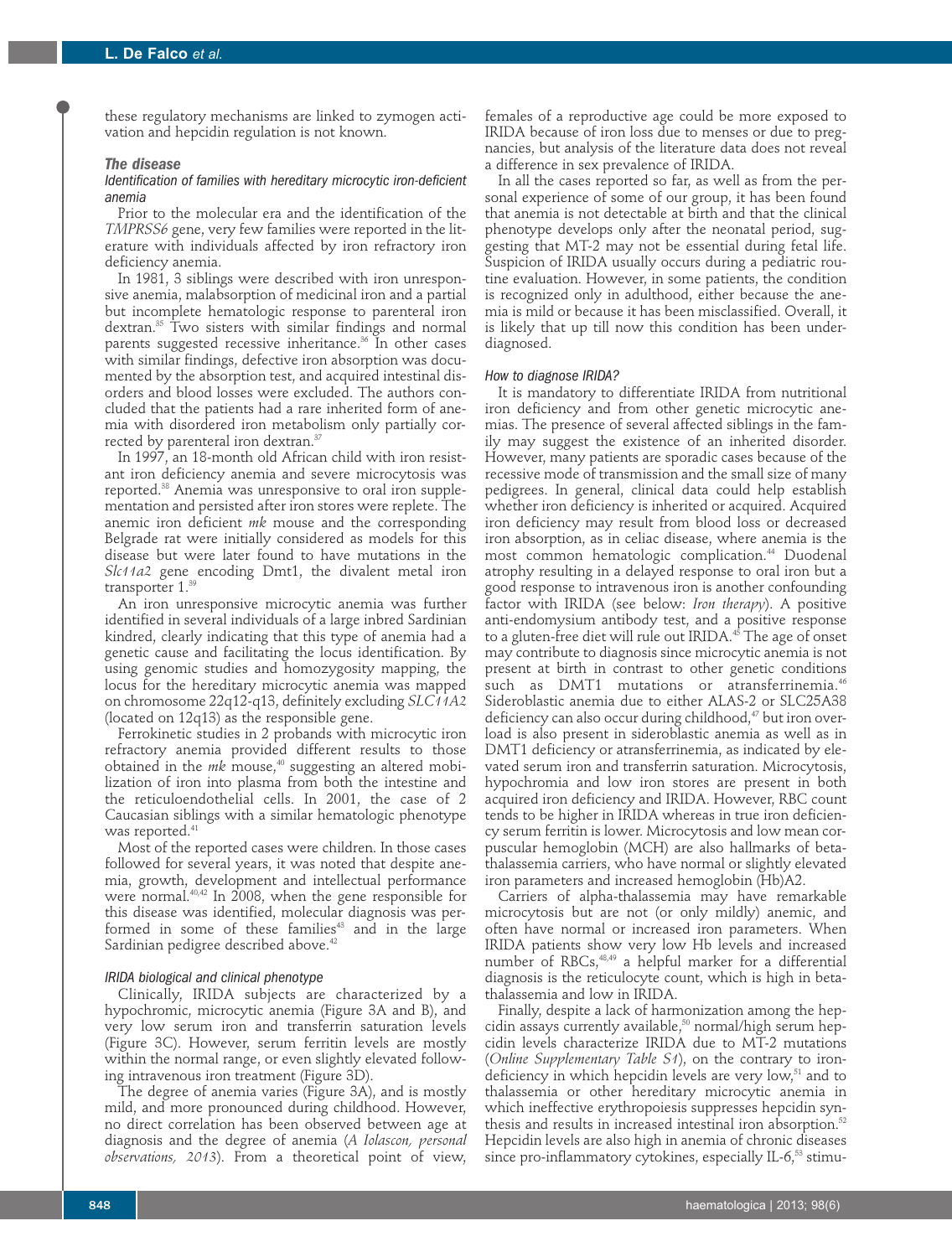

Figure 3. Clinical phenotype of IRIDA subjects *versus* controls according to age. In all the graphs, the lines indicate values of the parameters corresponding to the 3<sup>rd</sup> percentile of healthy controls. (A) Hemoglobin (Hb, g/dL) values of pediatric male (black square), pediatric female (gray triangle) or adult (age > 16 years) IRIDA patients. (B) Mean corpuscular volume (MCV, fL) values of pediatric male (black square), pediatric female (gray triangle) or adult (age > 16 years) IRIDA patients. (C) Transferrin (Tf) saturation values of IRIDA patients (male: black square; female: gray triangle). (D) Ferritin values of IRIDA patients (control values: male <300 µg/L, female < 200 µg/L; male: black square; female: gray triangle).

late hepcidin synthesis and contribute to the onset of anemia. In inflammatory conditions, elevated hepcidin levels induce iron retention in macrophages, normal/high serum ferritin levels and low serum iron values, $^{\scriptscriptstyle 21}$  a biological pattern very similar to what is observed in IRIDA patients. However, the anemia is normo- or moderately microcytic as opposed to the marked microcytosis in IRIDA.

To date, the most widely used method for screening candidate IRIDA patients for MT-2 mutations is based on the sequencing of exons and exon-intron boundaries of the *TMPRSS6* gene. Two alternative cost-effective methods have been recently described for detecting *TMPRSS6* mutations. One is a SNaPshot assay design for screening several iron-related gene mutations $54$  and the other is a combined Polymerase chain reaction (PCR) and (high resolution melting (HRM) assay. <sup>55</sup> However, in the near future, it is likely that next-generation sequencing methods will allow direct sequencing of a panel of candidate genes for rare iron-related anemia, including *TMPRSS6*.

#### TMPRSS6 *mutation heterogeneity*

The molecular basis of IRIDA in anemic patients was first identified in 2008. <sup>43</sup> Up to now, 32 IRIDA families

with 50 patients of different ethnic origin have been reported, accounting for 40 different mutations in the *TMPRSS6* gene (18 missense, 4 nonsense, 9 frameshift, one large in-frame deletion, and 8 intronic mutations probably affecting the splicing) (*Online Supplementary Table S2*). As shown in Figure 2, MT-2 mutations are spread throughout the entire protein, affecting all extracellular domains.

The most frequent mutation is S304L, described in 6 patients from four different families. However, neither frequent mutations with a greater contribution to the phenotype nor mutations with a founder effect have been identified. As for the genotype-phenotype relationship, we observed a tendency towards lower hemoglobin, MCV and transferrin saturation, in patients with two nonsense mutations, but not in patients with two missense or one missense and one nonsense mutation.

The increasing number of cases that are being regularly diagnosed will make it easier to study possible genotypephenotype correlations. Several common, uncommon and rare polymorphisms, including the non-synonymous polymorphisms K225E, K253E, G228D, R446W, V736A and V795I, have been described in *TMPRSS6*. 56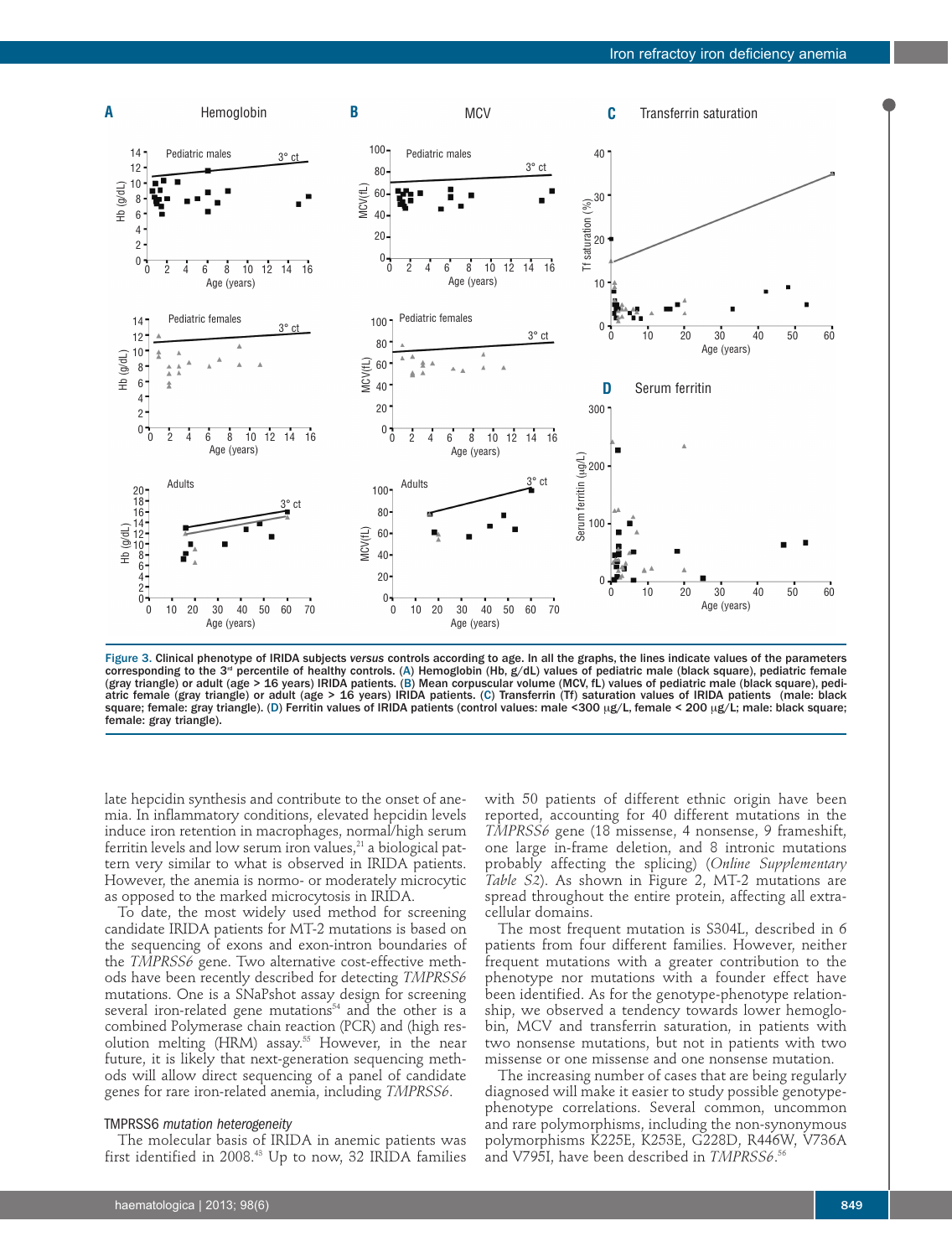#### *IRIDA phenotype with a single or no MT-2 mutation: the case for a heterogeneous disorder?*

As expected for a recessive disorder, bi-allelic mutations of *TMPRSS6* are usually found in IRIDA patients. However, in the first description of IRIDA, <sup>43</sup> single heterozygous mutations were found in 2 of the 7 probands, although the possibility of a gene deletion was not excluded. The first genomic deletion of *TMPRSS6* resulting in IRIDA was described in 2009. <sup>57</sup> In a French cohort of IRIDA patients, 5 out of 23 patients were found with a single heterozygous deleterious mutation of *TMPRSS6* (*B Grandchamp, personal communication, 2013*). Furthermore, for 3 of these patients, exonic deletions were excluded by custom CGH array. The phenotype was milder in these patients than in typical IRIDA, but serum hepcidin levels were abnormally elevated. The phenotype in patients with a single mutated allele could be modified by environmental factors, the presence of deep intronic mutations or mutations in regulatory regions missed by the sequencing strategy, digenic inheritance, or associations with a hypomorphic allele. The presence of only one deleterious *TMPRSS6* allele might be sufficient for the onset of anemia in young females who are more at risk of developing iron deficiency. In animal models, haploinsufficiency of *Tmprss6* confers susceptibility to iron deficiency. 58,59 The association between a deleterious mutation and a low expressed allele has been found in several inherited disorders such as erythropoietic protoporphyria, <sup>60</sup> spherocytosis<sup>61</sup> or microcytic anemia due to *STEAP3* mutations.<sup>62</sup> This might be a rather frequent situation since recent reports have demonstrated that preferential/specific allele expression may concern 5-20% of the genes.<sup>63,64</sup> Finally, hypomorphic *TMPRSS6* alleles have been found to contribute to the IRIDA phenotype, despite an apparent normal biological activity in functional *in vitro* assay. 56,65

Furthermore, common *TMPRSS6* SNPs have been associated with increased risk of iron deficiency and iron deficiency anemia in a Chinese population. 66

Finally, a large Serbian family was recently described with a severe IRIDA phenotype responding only to intravenous iron and with no *TMPRSS6* mutation. <sup>67</sup> Based on SNP genotyping, the authors proposed gene-gene interaction between *TMPRSS6* and *SCL11A2*, although this was not formally proven. However, it is tempting to speculate that another monogenic defect might contribute to the microcytic anemia phenotype in the reported children, especially since hepcidin levels were low. In our European cohort of microcytic iron deficiency anemia, some patients have no *TMPRSS6* mutation and also have very low hepcidin levels, strongly suggesting another pathophysiological mechanism. Whole exome sequencing approaches are currently underway to identify the underlying gene.

# *Functional studies of the normal and mutated MT-2 proteins*

Putative substrates of MT-2 include MT-2 itself, which undergoes *cis* and *trans* auto-proteolytic processing during zymogen activation, <sup>25</sup> and hemojuvelin. *In vitro*, MT-2 interacts and cleaves membrane HJV, <sup>68</sup> a finding compatible with the inappropriately high serum hepcidin levels observed in IRIDA patients and in *TMPRSS6* deficient mice. Inactivation of HJV (or BMP6) in *Tmprss6* knock-out mice completely rescued the IRIDA phenotype, confirming the functional interaction of MT-2 with the BMP-

SMAD pathway in mice. 58,69 To study the modulation of hepcidin by MT-2, several functional assays have been developed. These assays are based on the measurements of: 1) the luciferase activity driven by a *HAMP* promoter after overexpression of wild-type or mutated MT-2 in cells in the presence of HJV; $\degree$  2) the release of the serine protease domain in the culture media of transfected cells to assess the proteolytic activity of MT-2; $^{43,49,70\cdot73}$ 3) the release of the chromogenic molecule p-nitroaniline based on the ability of the serine protease domain to cleave the artificial<br>substrate M-(tert-butoxycarbonyl)-Gln-Ala-Arg-p-N-(tert-butoxycarbonyl)-Gln-Ala-Arg-pnitroanilide (chromogenic assay developed by Sisay and collaborators). 34,73,74

Therefore, a MT-2 variant may be considered as pathogenic on the basis of the following findings: 1) a lack of release of the MT-2 S/P domain in the culture media of transfected cells; 2) a defective ability to repress the *HAMP* promoter, using the luciferase assay; or 3) no detection of membrane-derived HJV fragments, using cells co-transfected with HJV and MT-2. 68

# *Treatment of IRIDA patients: intravenous iron and future treatments*

#### *Iron therapy*

In most patients, oral iron is ineffective in correcting the anemia and patients must receive intravenous iron. The response to parenteral administration of iron is variable but generally leads to a progressive increase in Hb levels. Correction of the anemia is partial and much slower than in patients with acquired iron deficiency. In addition, Hb levels rarely normalize, microcytosis persists, and transferrin saturation remains below normal values. By contrast, serum ferritin increases following iron injections, somehow in a dose-dependant manner. These features can be easily explained based on the hepcidin-ferroportin interactions. <sup>75</sup> Indeed, hepcidin levels in these patients prevent increasing intestinal iron absorption in response to iron deficiency, or following oral iron therapy. However, they are probably not sufficient to fully suppress iron release from macrophages. Serum ferritin levels are also within the normal range, indicating absence of macrophage iron retention. Intravenous iron preparations usually consist of a colloidal suspension of large iron-sucrose complexes that are phagocytosed and metabolized by macrophages before iron is released to plasma transferrin. Adult patients usually require no or reduced iron supplementation compared to young subjects, probably as a consequence of the spontaneous reduction in iron requirement in adulthood. 42

Although the term Iron Refractory Iron Deficiency Anemia (IRIDA) implies that oral iron is completely inefficient, in at least 4 IRIDA cases from three unrelated families sustained administration of oral iron partially corrected the anemia and Hb raised to acceptable levels without intravenous iron administration. 71,73 Nevertheless, the partial correction of the anemia required an unusually long treatment. Concomitant administration of iron and ascorbate might be beneficial. It was recently reported that ascorbic acid (30 mg/day) supplementation at the time of ferrous sulfate administration had improved Hb and iron status in an infant patient. <sup>76</sup> Some of us have observed a similar response in a young patient for whom Hb levels were maintained around 12 g/dL under a long-term therapy with ferrous ascorbate, while anemia reappeared when the treatment was discontinued (*B Grandchamp, personal observation, 2013*).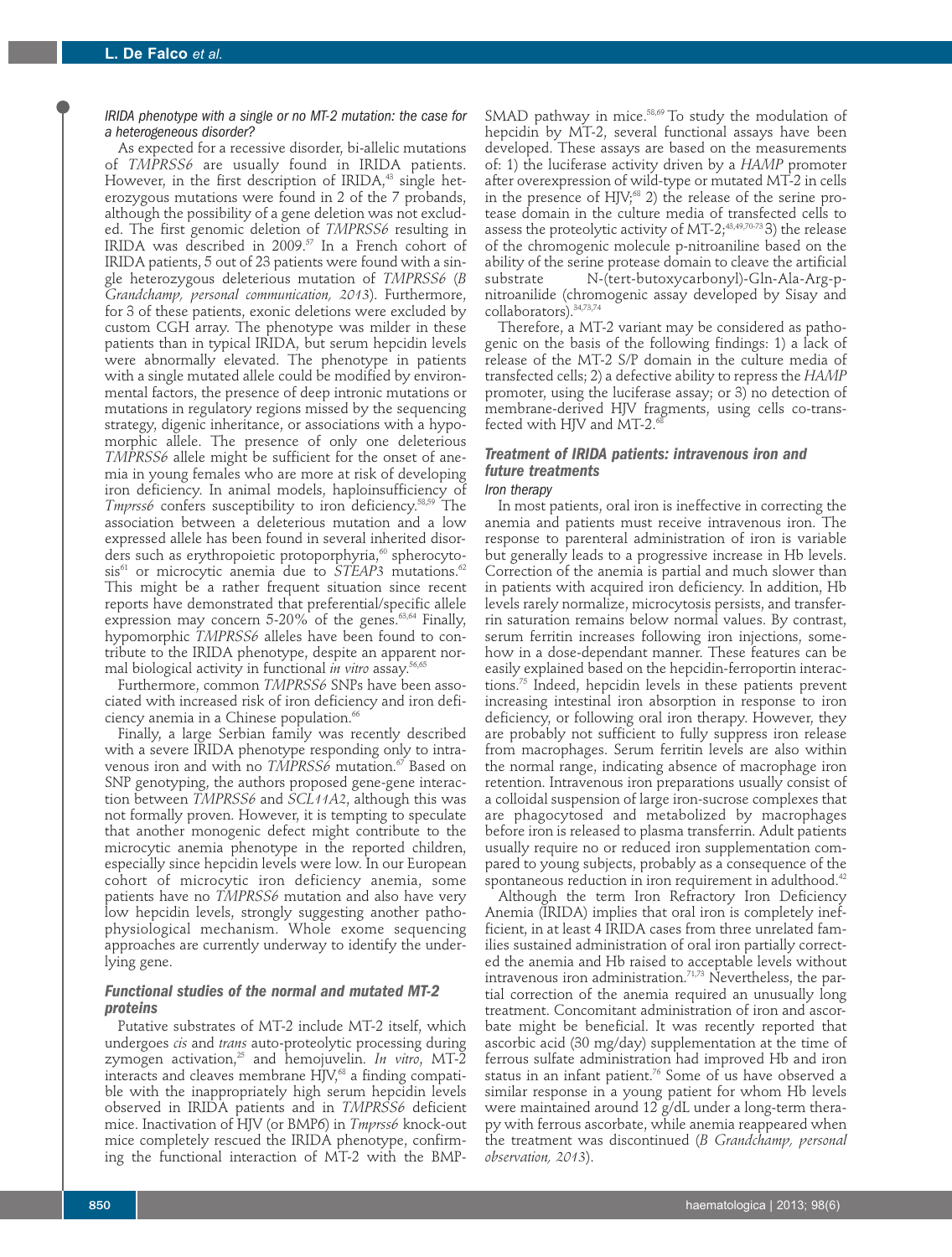In rare cases, intravenous iron is inefficient, badly tolerated or made difficult by the lack of adequate venous access, and other therapies must be considered. In 2 patients, recombinant erythropoietin was added to the iron therapy in order to counteract excessive liver iron deposition caused by large doses of parenteral iron that were necessary to correct the anemia. $^{\prime\text{o}}$  This led the authors to suggest that it might be appropriate to target a sub-normal concentration of Hb to avoid the risk of iron overload

#### *Future treatments*

In the future, other treatments aimed at lowering plasma hepcidin levels might become available. These innovative therapies are currently being developed with the aim of correcting the anemia of chronic diseases but they could represent an interesting alternative to intravenous iron treatment in other conditions of iron-restricted erythropoiesis, especially in IRIDA. Anti-hepcidin antibodies were shown to correct the anemia of chronic diseases in a mouse model based on injections of heat-killed *Brucella abortus*. <sup>77</sup> Another promising approach is the development of Anticalins® (Pieris AG, Germany) which are genetically modified lipocalins that can target almost any desired molecule with a high affinity. One Anticalin® has been developed that is highly specific for hepcidin and is proposed to antagonize hepcidin for the treatment of anemia of chronic diseases. <sup>78</sup> An interesting alternative for the sequestration of hepcidin comes from the Spiegelmer® technology (Noxxon Pharma) with a PEGylated anti-hepcidin L-RNA oligonucleotide, now starting in phase I/IIa clinical trials in cancer patients.

Finally, the reduction of *HAMP* mRNA by siRNA technology (Alnyam, USA) has also proven pre-clinical effica $cy^{79}$  and the same company also plans to apply this technology to the silencing of other molecules in the hepcidin regulatory pathway.

#### **Conclusion**

Iron refractory iron deficiency anemia is a new disease entity that must be considered whenever contemplating a diagnosis of microcytic anemia. The biological hallmarks of the disease are microcytic hypochromic anemia, low transferrin saturation and normal/high serum hepcidin values. Refractoriness to oral iron, and a slow and partial response to intravenous iron injections are features of this disease. The prevalence of the disease is still unknown, but it is worth noting that in GWAS studies, common SNPs in the *TMPRSS6* gene have been found to be associated with Hb, $^{\text{80}}$  or with iron status and erythrocyte volume. <sup>81</sup> The strongest *TMPRSS6* association with serum

iron, transferrin saturation and Hb values was found with the non-synonymous coding SNP A736V (rs855791), while the intronic SNP NM\_153609.2:c.1468+426A>G (rs2413450) was found to be strongly associated with hematocrit, MCV and MCH values. This suggests that *TMPRSS6* might have a role in common disorders in which it could act as a gene modifier. For instance, in a large meta-analysis of around 50,000 non-diabetic adults of European descent, *TMPRSS6* was one of the loci found to influence HbA1c levels. However, this association was likely indirect, occurring via the association between *TMPRSS6* and erythrocyte biology. <sup>82</sup> Considering the function of MT-2 as a negative regulator of HAMP expression, it is possible that *TMPRSS6* could also be a modifier gene for hemochromatosis. Indeed, this has been shown in mouse models. <sup>83</sup> However, from the limited number of studies available, *TMPRSS6* SNPs do not seem to modulate iron accumulation in hemochromatosis patients.

Further studies are still required to fully understand the sensing pathway leading to MT-2 activation in response to iron deficiency and the role of this protein in rare anemia or common diseases. Finally, there is also evidence to suggest that, as with other members of the TTSPs, MT-2 may have a role in cancer development and progression. 84 Although the evidence currently available points to a role for MT-2 only in prostate and breast tumor development, the link between MT-2 and liver tumor is a challenging avenue to explore, especially considering the well-known relationship between iron overload and hepatocellular carcinoma. 85

#### *Acknowledgments*

*The authors are grateful to Bernard Grandchamp, Claire Oudin and Flavia Guillem at Hopital Bichat (Paris, France) and Erica Morán at IMPPC (Barcelona, Spain) for helpful discussions. MUM acknowledges support of the Dietmar Hopp Stiftung.*

#### *Funding*

*This work was supported by the eRARE HMA-IRON funding to MUM, CC and CB and by grants: PS09/00341 from "Instituto de Salud Carlos III", SAF2012-40106 from Spanish Secretary of Research, Development and Innovation (MINECO) and CIVP16A1857 from "Ayudas a proyectos de Investigación en Ciéncias de la Vida - Fundación Ramón Areces" to MS. M.S. held a research contract under the Ramón y Cajal program from the Spanish Ministry of Science and Innovation (RYC-2008- 02352).*

#### *Authorship and Disclosures*

*Information on authorship, contributions, and financial & other disclosures was provided by the authors and is available with the online version of this article at www.haematologica.org.*

## **References**

- 1. Hershko C, Hoffbrand AV, Keret D, Souroujon M, Maschler I, Monselise Y, et al. Role of autoimmune gastritis, Helicobacter pylori and celiac disease in refractory or unexplained iron deficiency anemia. Haematologica. 2005;90(5):585-95.
- 2. Finberg KE. Iron-refractory iron deficiency anemia. Semin Hematol. 2009;46(4):378-86.
- 3. Darshan D, Anderson GJ. Interacting signals in the control of hepcidin expression. Biometals. 2009;22(1):77-87.
- 4. Feder JN, Gnirke A, Thomas W, Tsuchihashi Z, Ruddy DA, Basava A, et al. A novel MHC class I-like gene is mutated in patients with hereditary haemochromatosis. Nat Genet. 1996;13(4):399-408.
- 5. Camaschella C, Roetto A, Cali A, De Gobbi M, Garozzo G, Carella M, et al. The gene TFR2 is mutated in a new type of

haemochromatosis mapping to 7q22. Nat Genet. 2000;25(1):14-5.

- 6. Papanikolaou G, Samuels ME, Ludwig EH, MacDonald ML, Franchini PL, Dube MP, et al. Mutations in HFE2 cause iron overload in chromosome 1q-linked juvenile hemochromatosis. Nat Genet. 2004;36(1):77-82.
- 7. Roetto A, Papanikolaou G, Politou M, Alberti F, Girelli D, Christakis J, et al. Mutant antimicrobial peptide hepcidin is associated with severe juvenile hemochromatosis. Nat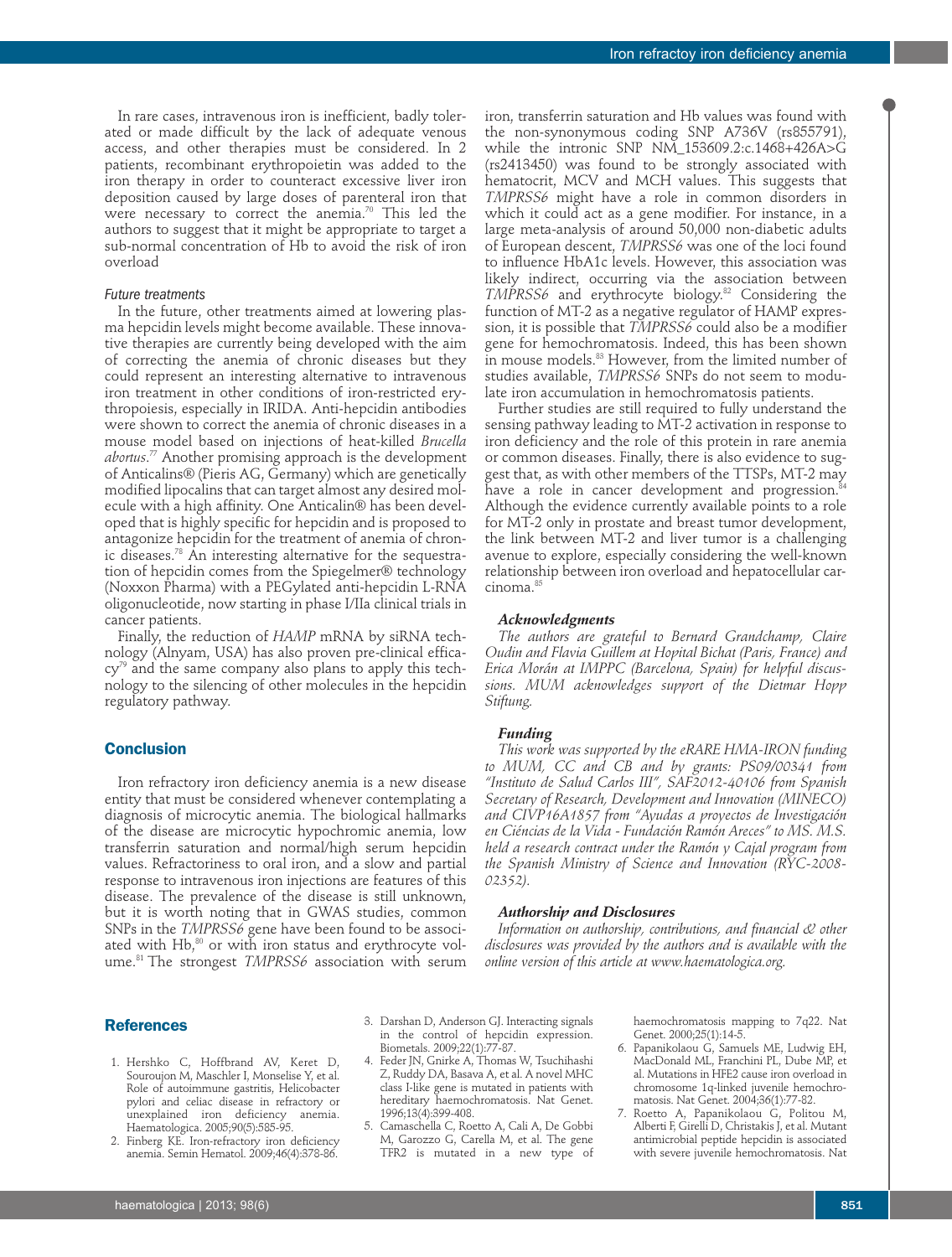Genet. 2003;33(1):21-2.

- 8. Babitt JL, Huang FW, Wrighting DM, Xia Y, Sidis Y, Samad TA, et al. Bone morphogenetic protein signaling by hemojuvelin regulates hepcidin expression. Nat Genet. 2006;38(5):531-9.
- 9. Hentze MW, Muckenthaler MU, Galy B, Camaschella C. Two to tango: regulation of Mammalian iron metabolism. 2010;142(1):24-38.
- 10. D'Alessio F, Hentze MW, Muckenthaler MU. The hemochromatosis proteins HFE, TfR2, and HIV form a membrane-associated protein complex for hepcidin regulation. J Hepatol. 2012;57(5):1052-60.
- 11. Mleczko-Sanecka K, Casanovas G, Ragab A, Breitkopf K, Muller A, Boutros M, et al. SMAD7 controls iron metabolism as a potent inhibitor of hepcidin expression. Blood. 2010;115(13):2657-65.
- 12. Casanovas G, Mleczko-Sanecka Altamura S, Hentze MW, Muckenthaler MU. Bone morphogenetic protein (BMP) responsive elements located in the proximal and distal hepcidin promoter are critical for its response to HJV/BMP/SMAD. J Mol Med (Berl). 2009;87(5):471-80.
- 13. Andriopoulos B Jr, Corradini E, Xia Y, Faasse SA, Chen S, Grgurevic L, et al. BMP6 is a key endogenous regulator of hepcidin expression and iron metabolism. Nat Genet. 2009;41(4):482-7.
- 14. Meynard D, Kautz L, Darnaud V, Canonne-Hergaux F, Coppin H, Roth MP. Lack of the bone morphogenetic protein BMP6 induces<br>massive iron overload. Nat Genet. iron overload. Nat Genet. 2009;41(4):478-81.
- 15. Feder JN, Penny DM, Irrinki A, Lee VK, Lebron JA, Watson N, et al. The hemochromatosis gene product complexes with the transferrin receptor and lowers its affinity for ligand binding. Proc Natl Acad Sci U S A. 1998;95(4):1472-7.
- 16. Lebron JA, West AP Jr, Bjorkman PJ. The hemochromatosis protein HFE competes with transferrin for binding to the transferrin receptor. J Mol Biol. 1999;294(1):239-45.
- 17. Goswami T, Andrews NC. Hereditary hemochromatosis protein, HFE, interaction with transferrin receptor 2 suggests a molecular mechanism for mammalian iron sensing. J Biol Chem. 2006;281(39):28494-8.
- 18. Chen J, Chloupkova M, Gao J, Chapman-Arvedson TL, Enns CA. HFE modulates transferrin receptor 2 levels in hepatoma cells via interactions that differ from transferrin receptor 1-HFE interactions. J Biol Chem. 2007;282(51):36862-70.
- 19. Schmidt PJ, Toran PT, Giannetti AM, Bjorkman PJ, Andrews NC. The transferrin receptor modulates Hfe-dependent regulation of hepcidin expression. Cell Metab. 2008;7(3):205-14.
- 20. Gao J, Chen J, Kramer M, Tsukamoto H, Zhang AS, Enns CA. Interaction of the hereditary hemochromatosis protein HFE with transferrin receptor 2 is required for transferrin-induced hepcidin expression. Cell Metab. 2009;9(3):217-27.
- 21. Weiss G, Goodnough LT. Anemia of chronic disease. N Engl J Med. 2005;352(10):1011- 23.
- 22. Verga Falzacappa MV, Vujic Spasic M, Kessler R, Stolte J, Hentze MW, Muckenthaler MU. STAT3 mediates hepatic hepcidin expression and its inflammatory stimulation. Blood. 2007;109(1):353-8.
- 23. Velasco G, Cal S, Quesada V, Sanchez LM, Lopez-Otin C. Matriptase-2, a membranebound mosaic serine proteinase predominantly expressed in human liver and showing degrading activity against extracellular

matrix proteins. J Biol Chem. 2002; 277(40):37637-46.

- 24. Ramsay AJ, Hooper JD, Folgueras AR, Velasco G, Lopez-Otin C. Matriptase-2 (TMPRSS6): a proteolytic regulator of iron homeostasis. Haematologica. 2009;94(6):840-9.
- 25. Stirnberg M, Maurer E, Horstmeyer A, Kolp S, Frank S, Bald T, et al. Proteolytic processing of the serine protease matriptase-2: identification of the cleavage sites required for its autocatalytic release from the cell surface. Biochem J. 2010;430(1):87-95.
- 26. Maurer E, Sisay MT, Stirnberg M, Steinmetzer T, Bajorath J, Gutschow M. Insights into matriptase-2 substrate binding and inhibition mechanisms by analyzing<br>active-site-mutated variants. active-site-mutated ChemMedChem. 2012;7(1):68-72.
- 27. Yuan C, Chen L, Meehan EJ, Daly N, Craik DJ, Huang M, et al. Structure of catalytic domain of Matriptase in complex with Sunflower trypsin inhibitor-1. BMC Struct Biol. 2011;11:30.
- 28. Zhang AS, Anderson SA, Wang J, Yang F, DeMaster K, Ahmed R, et al. Suppression of hepatic hepcidin expression in response to acute iron deprivation is associated with an increase of matriptase-2 protein. Blood. 2011;117(5):1687-99.
- 29. Folgueras AR, de Lara FM, Pendas AM, Garabaya C, Rodriguez F, Astudillo A, et al. Membrane-bound serine protease matriptase-2 (Tmprss6) is an essential regulator of iron homeostasis. Blood. 2008;112(6):2539- 45.
- 30. Du X, She E, Gelbart T, Truksa J, Lee P, Xia Y, et al. The serine protease TMPRSS6 is required to sense iron deficiency. Science. 2008;320(5879):1088-92.
- Maurer E, Gutschow M, Stirnberg M. Hepatocyte growth factor activator inhibitor type 2 (HAI-2) modulates hepcidin expression by inhibiting cell surface protease matriptase-2. Biochem J. 2013;450(3):585- 93.
- 32. Lakhal S, Schodel J, Townsend AR, Pugh CW, Ratcliffe PJ, Mole DR. Regulation of type II transmembrane serine proteinase TMPRSS6 by hypoxia-inducible factors: new link between hypoxia signaling and<br>iron homeostasis. J Biol Chem. homeostasis. 2011;286(6):4090-7.
- 33. Maurer E, Gutschow M, Stirnberg M. Matriptase-2 (TMPRSS6) is directly up-regulated by hypoxia inducible factor-1: identification of a hypoxia-responsive element in the TMPRSS6 promoter region. Biol Chem. 2012;393(6):535-40.
- 34. Meynard D, Vaja V, Sun CC, Corradini E, Chen S, Lopez-Otin C, et al. Regulation of TMPRSS6 by BMP6 and iron in human cells and mice. Blood. 2011;118(3):747-56.
- 35. Buchanan GR, Sheehan RG. Malabsorption and defective utilization of iron in three siblings. J Pediatr. 1981;98(5):723-8.
- 36. Brown AC, Lutton JD, Pearson HA, Nelson JC, Levere RD, Abraham NG. Heme metabolism and in vitro erythropoiesis in anemia associated with hypochromic microcytosis. Am J Hematol. 1988;27(1):1-6.
- 37. Hartman KR, Barker JA. Microcytic anemia with iron malabsorption: an inherited disorder of iron metabolism. Am J Hematol. 1996;51(4):269-75.
- 38. Andrews NC. Iron deficiency: lessons from Yale J Biol Med. 1997;70(3):219-26.
- 39. Fleming MD, Trenor CC, 3rd, Su MA, Foernzler D, Beier DR, Dietrich WF, et al. Microcytic anaemia mice have a mutation in Nramp2, a candidate iron transporter gene.

Nat Genet. 1997;16(4):383-6.

- 40. Pearson HA, Lukens JN. Ferrokinetics in the syndrome of familial hypoferremic microcytic anemia with iron malabsorption. J Pediatr Hematol Oncol. 1999;21(5):412-7.
- 41. Mayo MM, Samuel SM. Iron deficiency anemia due to a defect in iron metabolism: a case report. Clin Lab Sci. 2001;14(3):135-8.
- 42. Melis MA, Cau M, Congiu R, Sole G, Barella S, Cao A, et al. A mutation in the TMPRSS6 gene, encoding a transmembrane serine protease that suppresses hepcidin production, in familial iron deficiency anemia refractory to oral iron. Haematologica. 2008;93(10):1473-9.
- 43. Finberg KE, Heeney MM, Campagna DR, Aydinok Y, Pearson HA, Hartman KR, et al. Mutations in TMPRSS6 cause iron-refractory iron deficiency anemia (IRIDA). Nat Genet. 2008;40(5):569-71.
- 44. Halfdanarson TR, Litzow MR, Murray JA. Hematologic manifestations of celiac disease. Blood. 2007;109(2):412-21.
- 45. Gujral N, Freeman HJ, Thomson AB. Celiac disease: Prevalence, diagnosis, pathogenesis and treatment. World J Gastroenterol. 2012;18(42):6036-59.
- 46. Iolascon A, De Falco L, Beaumont C. Molecular basis of inherited microcytic anemia due to defects in iron acquisition or Haematologica. 2009;94(3):395-408.
- 47. Camaschella C. Hereditary sideroblastic anemias: pathophysiology, diagnosis, and treatment. Semin Hematol. 2009;46(4):371- 7.
- 48. De Falco L, Totaro F, Nai A, Pagani A, Girelli D, Silvestri L, et al. Novel TMPRSS6 mutations associated with iron-refractory iron deficiency anemia (IRIDA). Hum Mutat. 2010;31(5):E1390-405.
- 49. Guillem F, Lawson S, Kannengiesser C, Westerman M, Beaumont C, Grandchamp B. Two nonsense mutations in the TMPRSS6 gene in a patient with microcytic anemia and iron deficiency. Blood. 2008;112(5):2089-91.
- 50. Kroot JJ, van Herwaarden AE, Tjalsma H, Jansen RT, Hendriks JC, Swinkels DW. Second round robin for plasma hepcidin methods: First steps toward harmonization. Am J Hematol. 2012;87(10):977-83.
- 51. Ganz T, Olbina G, Girelli D, Nemeth E, Westerman M. Immunoassay for human serum hepcidin. Blood. 2008;112(10):4292-7.
- 52. Rivella S. The role of ineffective erythropoiesis in non-transfusion-dependent thalassemia. Blood Rev. 2012;26 Suppl 1:S12-5.
- 53. Nemeth E, Rivera S, Gabayan V, Keller C, Taudorf S, Pedersen BK, et al. IL-6 mediates hypoferremia of inflammation by inducing the synthesis of the iron regulatory hormone hepcidin. J Clin Invest. 2004;113(9):1271-6.
- 54. Bertoncini S, Blanco-Rojo R, Baeza C, Arroyo-Pardo E, Vaquero MP, Lopez-Parra AM. A novel SNaPshot assay to detect genetic mutations related to iron metabolism. Genet Test Mol Biomarkers. 2011;15(3):173-9.
- 55. Wu HM, Li L, Yuan XW, Zhou YQ, Xiao QZ, Liu WY, et al. Rapid, accurate detection of TMPRSS6 gene causative mutations with a high-resolution melting assay. Blood Cells Mol Dis. 2011;47(3):198-204.
- 56. Beutler E, Van Geet C, te Loo DM, Gelbart T, Crain K, Truksa J, et al. Polymorphisms and mutations of human TMPRSS6 in iron deficiency anemia. Blood Cells Mol Dis. 2010;44(1):16-21.
- 57. Tchou I, Diepold M, Pilotto PA, Swinkels D, Neerman-Arbez M, Beris P. Haematologic data, iron parameters and molecular findings